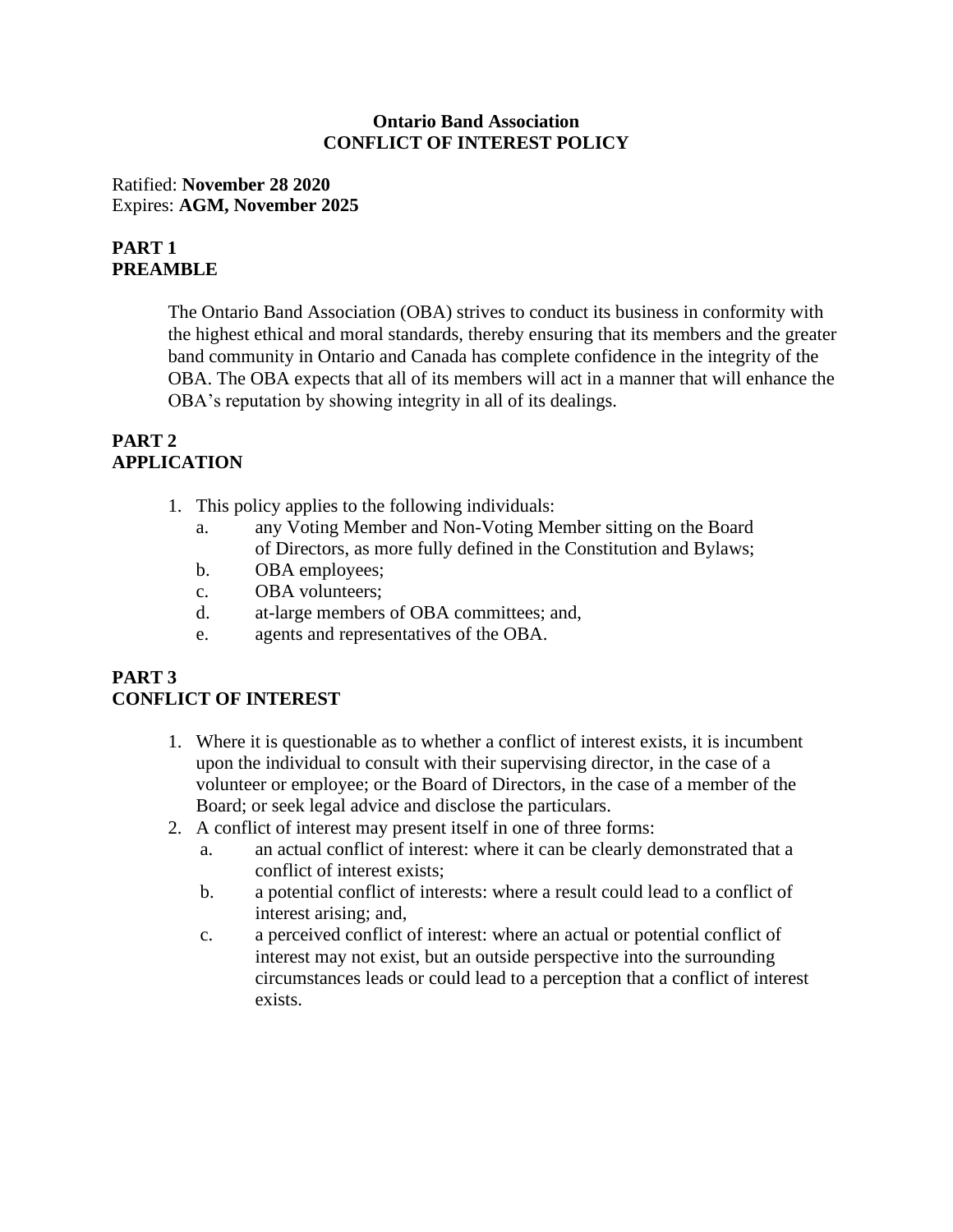- 3. A conflict of interest arises where the private or personal interests of an individual are sufficient to influence or appear to influence the objective exercise of their duties. This would include:
	- a. where the private or personal interests of an individual conflict with the interests of the OBA; or
	- b. where the individual has a financial interest in a third party that is doing or is seeking to do business with the OBA.
- 4. A conflict of interest arises where an individual has or appears to have an opportunity to use their authority, knowledge, or influence derived from their position to improperly benefit the individual or another person. This would include:
	- a. participating in the hiring, appointment or promotion of a family member, including a spouse, parent, in-law, sibling, child or stepchild;
	- b. having personal financial dealings with an individual or company whose business with the OBA involves the individual's sphere of responsibilities; and,
	- c. participating in the management of a company which is a supplier of materials or services to the OBA.
- 5. A conflict of interest arises if gifts, gratuities or favours of any kind are exchanged between an individual and any individual or company whose relationship with the OBA involves the individual's sphere of responsibilities.
	- a. cash payments in any amount must not be accepted or given as a gift or favour under any circumstances.
	- b. this policy does not apply to incidental gifts and other benefits that are below a value of thirty dollars (\$30) and that are received as a result of general business practices.
- 6. A conflict of interest arises if an individual accepts outside employment or engages in outside activities which may interfere with the efficient performance of the individual's duties.

### **PART 4 PROCEDURE**

- 1. Any investigation into whether a conflict of interests exists should consult with legal council for guidance on process and practice.
- 2. Any individual who has or may have a conflict of interest, or has doubt as to whether a conflict of interests exists or may exist, must disclose, in writing, the circumstances to the President.
	- a. Where a Voting or Non-Voting Member while sitting on the Board of Directors has or may have a conflict of interest, they must disclose the circumstances to the President.
	- b. Where the President has or may have a conflict of interest, they must disclose the circumstances to the President-elect.